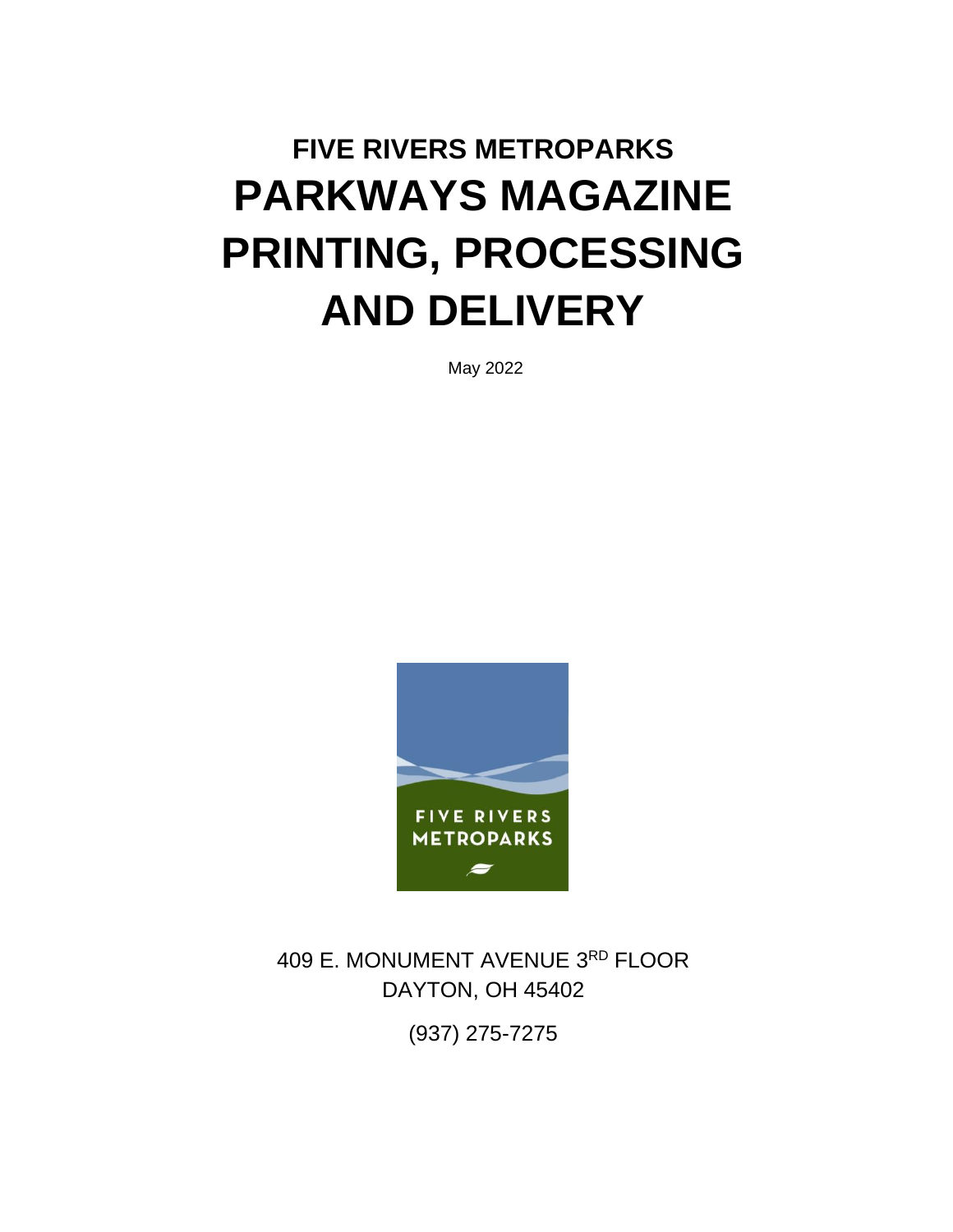### **REQUEST FOR PROPOSAL**

Five Rivers MetroParks (MetroParks) will receive sealed requests for proposals for **ParkWays magazine printing, processing and delivery,** until **June 17, 2022**, at 409 E. Monument Ave., 3 rd Floor, Dayton, Ohio, 45402, Attention: **Director of Marketing and Public Engagement**

MetroParks is accepting sealed proposals for the printing, processing and delivery of ParkWays magazine, which is produced three times annually and distributed via bulk mail by the U.S. Postal Service to all households in Montgomery County, Ohio.

Provide a copy of the proposals in a sealed envelope labeled **ParkWays magazine printing, processing and delivery.** Each proposal shall be signed by the full name and business address of the person representing the bidding company.

MetroParks reserves the right to accept or reject any or all proposals; to waive any informalities or irregularities in the bids received or to accept any proposal that is deemed most favorable to Five Rivers MetroParks, an equal opportunity employer.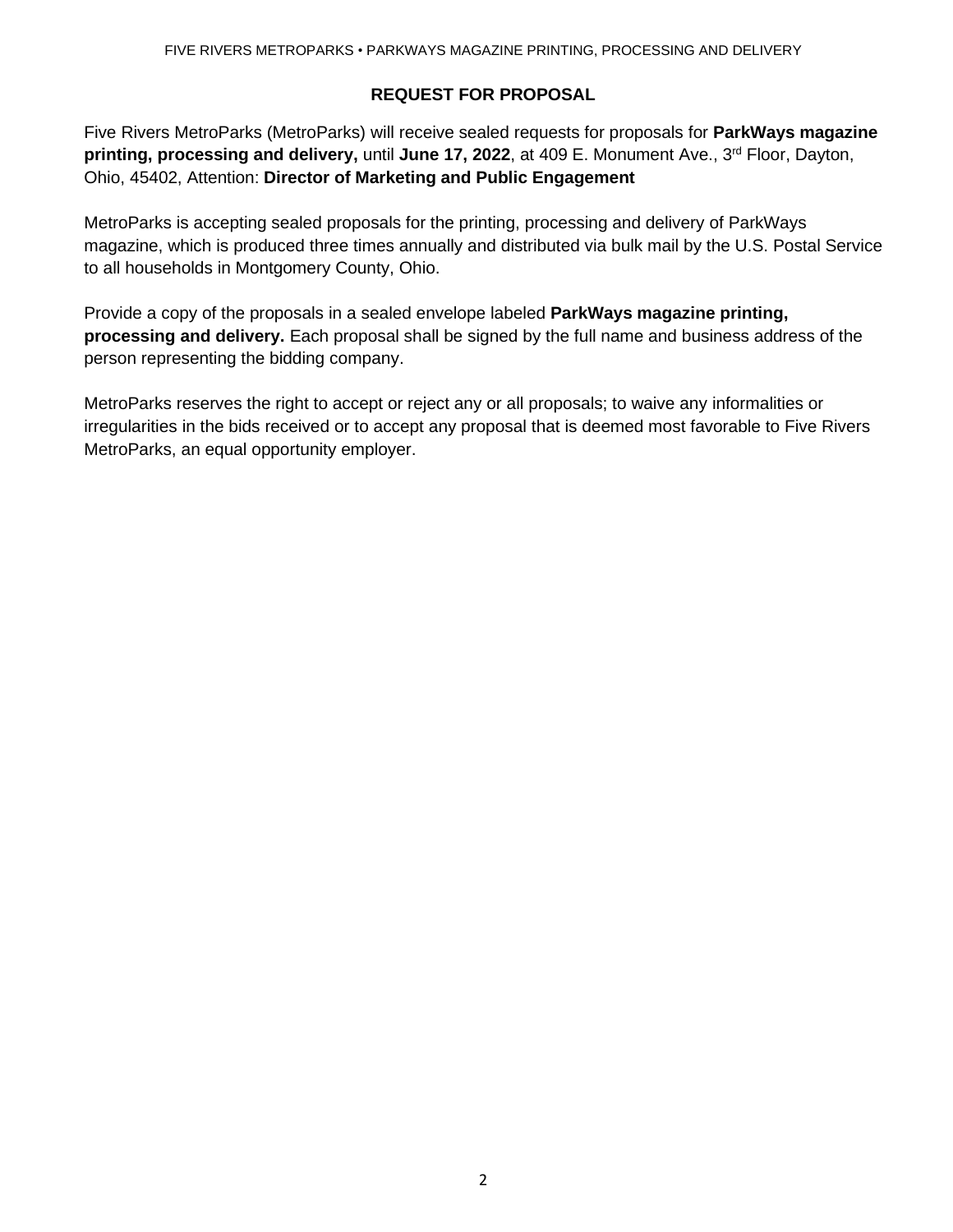# **INFORMATION FOR BIDDING**

## **Five Rivers MetroParks is requesting competitive bids from vendors with the ability and resources to print, process and deliver ParkWays magazine.**

## **Information About ParkWays Magazine**

- $\Box$  ParkWays is produced by Five Rivers MetroParks' marketing department three times a year.
- $\Box$  The magazine is printed during the second half of the months of April, August and December.
- $\Box$  The magazine is distributed to all households in Montgomery County early during the months of January, May and September.
- $\Box$  The print run is 253,000 copies. Print run is subject to change with 30 days advance notice.
- $\Box$  The publication is full color.
- $\Box$  The publication is 8 3/8 by 10 7/8 inches.
- $\Box$  The publication ranges from 28 pages to 40 pages:
	- $\circ$  Currently, the publication is printed using 60 lb. house No. 4 gloss cover (4 pages) and 35 lb. body stock paper (36 pages) and stapled (three staples) and trimmed.

Five Rivers MetroParks is wanting to examine other options for paper stock in addition to what currently is being used. Paper using recycled content, FSC-certified, and brighter are all desirable features.

#### **Minimum Services Performed Shall Include**:

- 1. Service 1: Print 253,000 copies of ParkWays magazine according to the specs above.
- 2. Service 2: Preparation and mail shop services for 243,000 copies. This includes bundling by ZIP Code, postage and delivery to the U.S. Postal Service for bulk mail distribution to Montgomery County households.
- 3. Service 3: Box and deliver 10,000 copies to Five Rivers MetroParks' central division.

The selected bidder shall furnish its own support staff, materials, tools, equipment and other supplies necessary for the satisfactory performance of the work. Neither the vendor nor its personnel shall, at any time or for any purpose, be considered as employees or agents of Five Rivers MetroParks for whose benefit, either directly or indirectly, the work is being performed.

Each bidder must furnish satisfactory evidence that it is capable of successfully meeting the work outlined in this RFP. Each bidder may be required to demonstrate, furnish information and/or proof of sufficient printing and processing experience, adequate equipment, financial resources, facilities, experienced personnel and expertise to perform the services called for by this RFP. The selected vendor shall not commence work until it has obtained proof of all document requirements.

**PRICING**: The successful vendor will quote prices for printing, proofing, processing and delivering ParkWays magazine three times a year for both the 28 page and 40 page issues. Contractor is to give an **annual price** for full coverage service contract for each year listed. It is understood and agreed that the contract may be extended annually at the prices listed in the original contract and under the same conditions governing the original contract. After the first year, should there be a drastic increase/adjustment in the market and with given notice and mutual agreement a price increase/adjustment may be allowed.